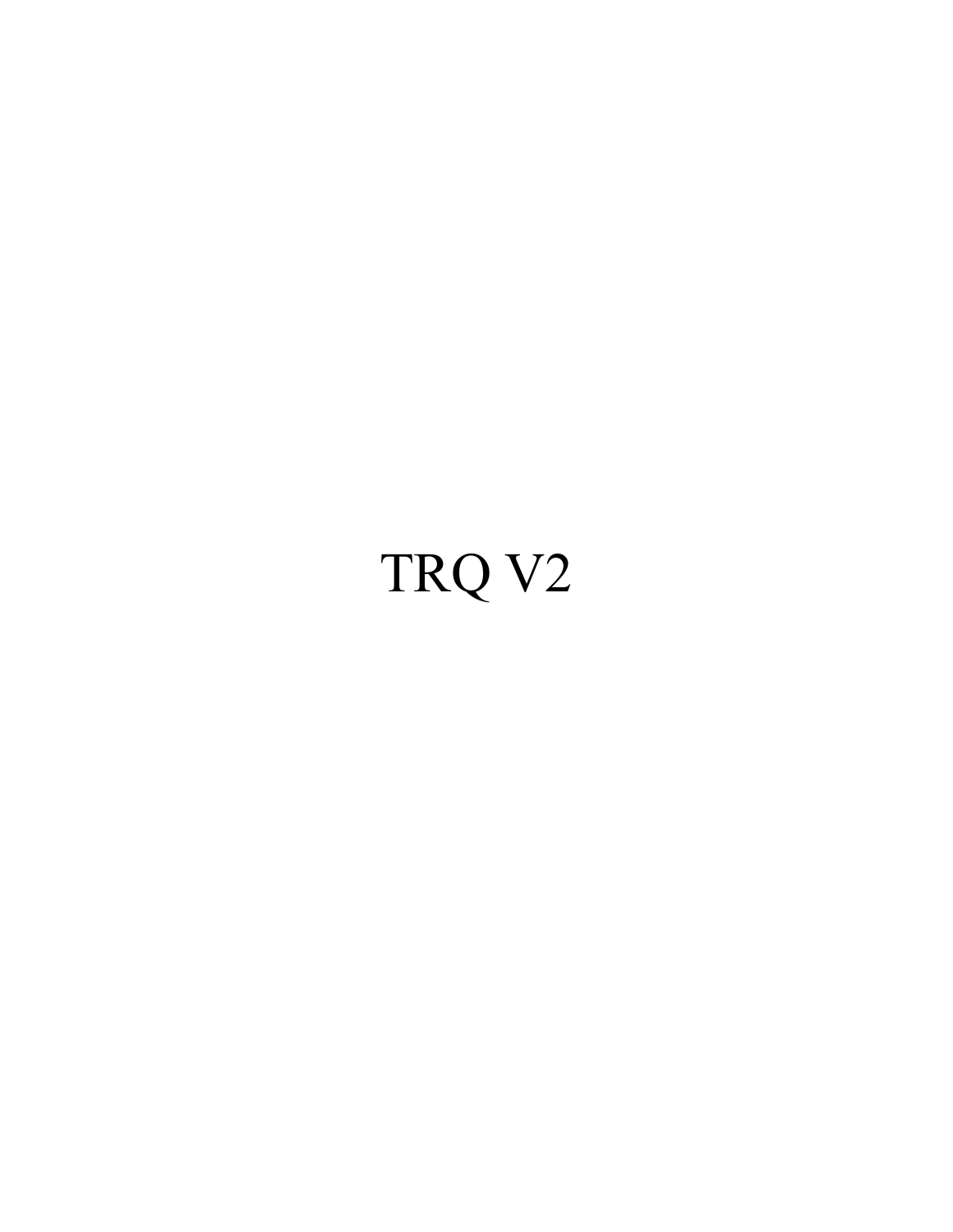

1. SWITCH S/D: toggles from Single wipe to Dual wipe

2. WIPE A: wipes from original to inverted (to kind of venetian blind effect) when S/D is on Single, modifies the position of the wipe when S/D is on Dual.

3. WIPE B: works only when S/D is on Dual, modify the width of the wipe

4. GAIN: level of the original signal

5. INV GAIN: level of the inverted signal

6. CV/S/H: toggles between audio/CV input and Sample and Hold

7. CV LEVEL: level of the audio/CV input (glitches a bit in the middle with really thin width)

8. CLK RATE: modifies the rate of the Sample and Hold internal clock, has no effect when an external clock is plugged in

9. FX1 ON/OFF: toggles FX1 glitch effect on and off 10. FX2 A/O/B: toggles between FX2 A (up), to OFF (middle), to FX2 B (down) 11. FX1 LEVEL: level of FX1 12. FX INTESITY: switches between 8 variations of FX1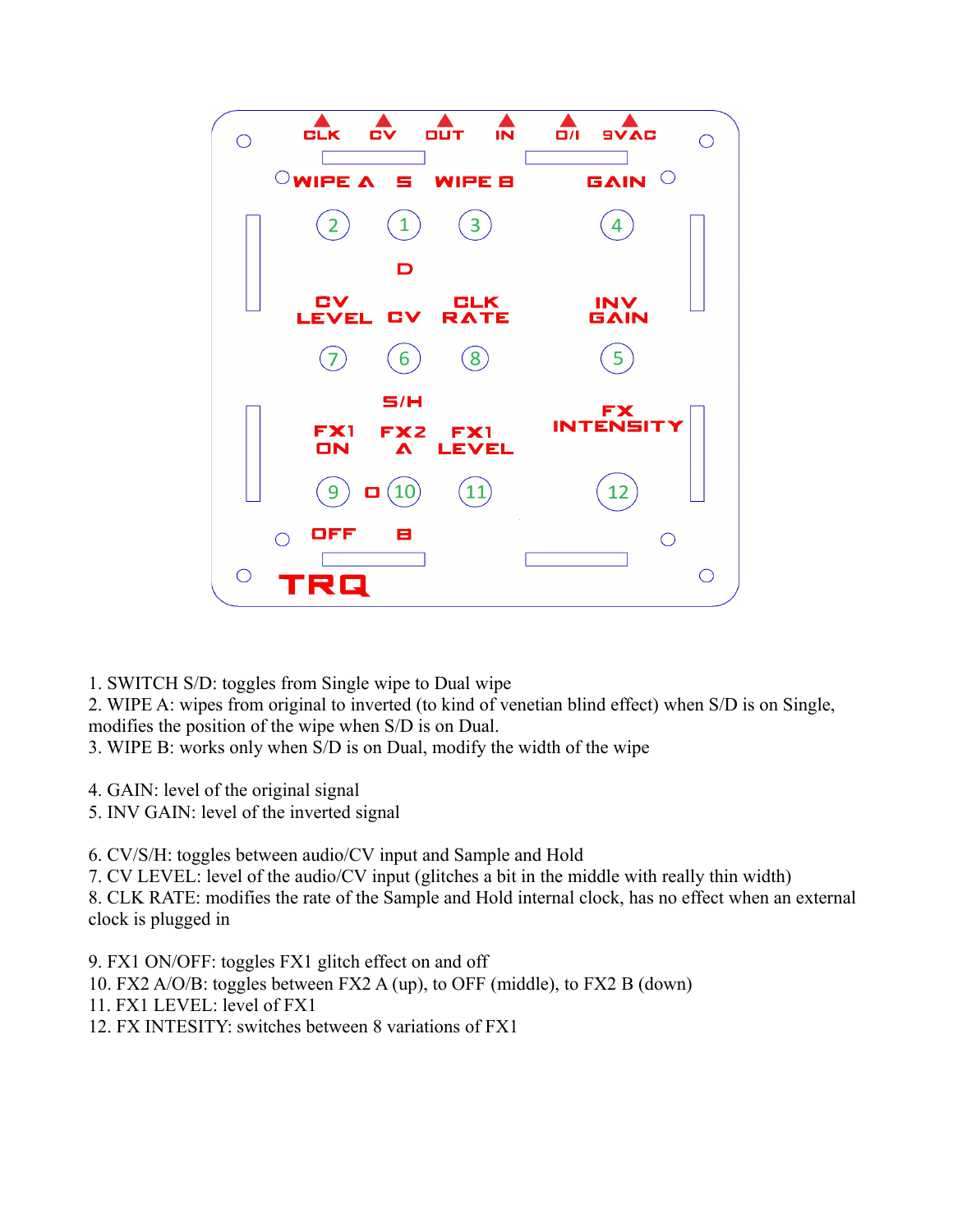

- 1. 9VAC 200mA: power supply
- 2. ON/OFF: turn the device on and off
- 3. VIDEO IN: composite video input 1Vpp, 75Ω
- 4. VIDEO OUT: composite video output 1Vpp, 75Ω
- 5. CV IN: audio/control voltage input, -5V/+5V (gives stable modulation if synced to the video signal)

6. CLK IN: external clock input for the sample and hold, 0V/+10V (gives stable modulation if synced to the video signal)